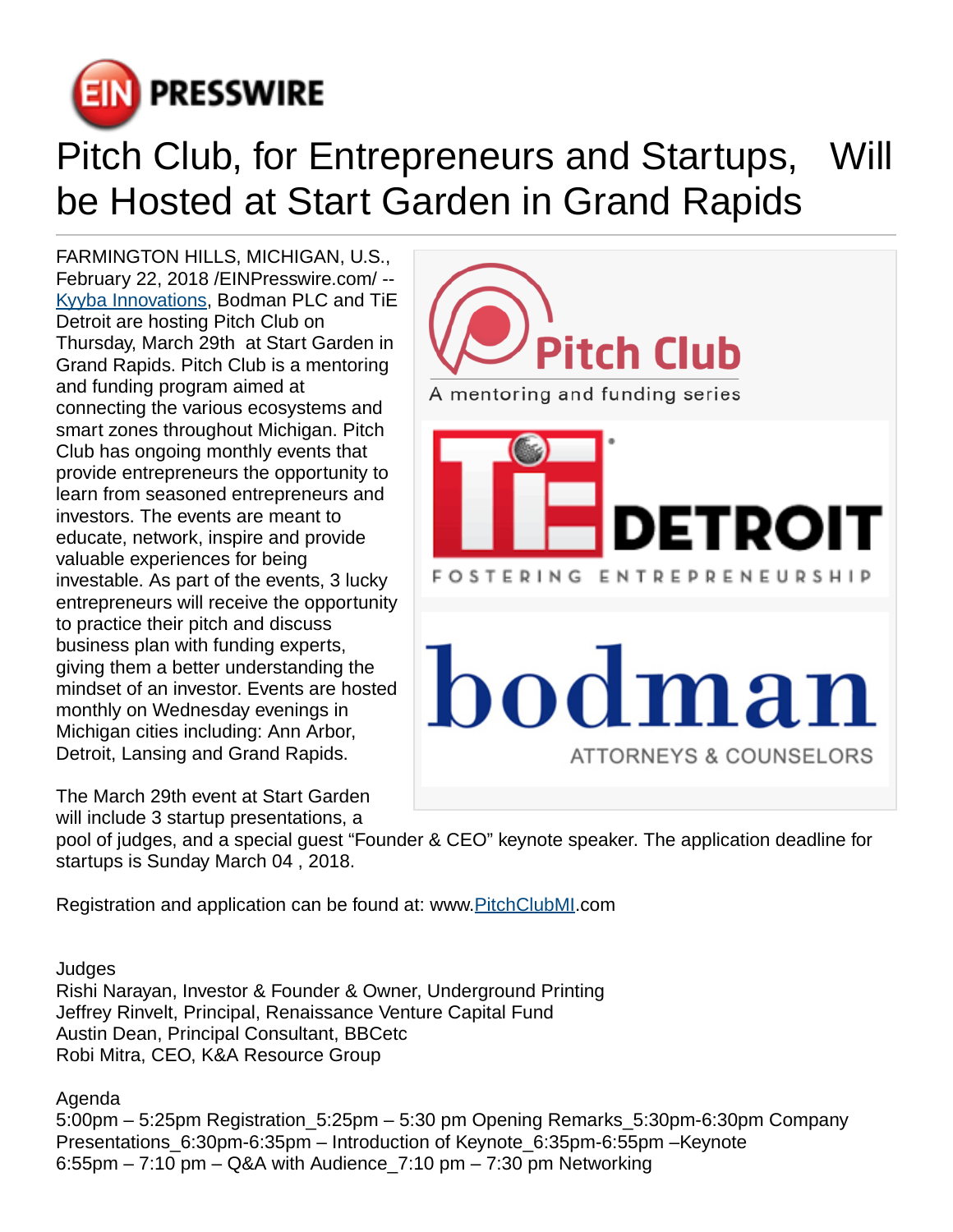Thank you to our sponsors Bondman PLC Start Garden Be Investable

Check out the entire calendar and get registerd here: [http://kyybaxcelerator.com/calendar](http://kyybaxcelerator.com/calendar-registration.php)[registration.php](http://kyybaxcelerator.com/calendar-registration.php) 

The select pool of the companies chosen to pitch at the monthly Pitch Club events will be provided investment opportunities in the form of presenting to the investment team of Kyyba Innovations and TiE Detroit Angels during their quarterly Angels meeting. Investment opportunities will range from \$25,000 to \$100,000. TiE Detroit Angels funded companies, if qualifications are met, also could have the chance to present to the TiE Global Angel Alliance (TGAA). TGAA is a global platform for funding that exposes startups to a broader investment pool and opportunities to raise additional funds much larger than any single TiE Chapter or local Angel Group. TGAA recently invested \$395,000 in Zeto, and \$450,000 for Hemex Health from the TiE Global network. **Testimonials** 

"Pitch Club provides a tremendous opportunity for cross-pollination and increased deal flow across Michigan, something that currently is not at the level it should be. This program will be very valuable for both the startup entrepreneurs and investors and will hopefully create a meaningful dialogue, as well as a technological and economic impact for the entire region," said Tel Ganesan, Managing Director, Kyyba Innovations. "In order to make this initiative even more successful, I encourage seasoned entrepreneurs in each of these areas to join us by serving as a mentor."

"From the elevator pitch to the public pitch to the investor pitch, the more successful entrepreneurs are pitching, the more integral this will become to their success. We are pleased to partner with Kyyba Innovations to help entrepreneurs to gain exposure, insights and support that will help them truly move the needle," said Paul Riser, Director of Technology-Based Entrepreneurship at TechTown Detroit.

"Access to investors and the opportunities to pitch without having to travel are signs of a healthy startup ecosystem," said Paul Krutko, president and CEO of Ann Arbor SPARK. "We are excited to have the Ann Arbor region included in Pitch Club; this new avenue for connecting startups and potential funders is a terrific addition to the existing ways entrepreneurs are able to attract capital as well as the investors already interested in what's happening here."

About Kyyba Innovations :

Kyyba Innovations is a global accelerator and collaboration eco-system that provides innovators and entrepreneurs the environment to enable their ideas to become reality. We provide services that allow startups to scale to the next level. We do this by investing in businesses and leveraging our network to empower your organization to accelerate your mission forward.

## About Bodman PLC:

With more than 150 attorneys in offices throughout Michigan, Bodman PLC has delivered extraordinary results to our clients for more than 85 years. Our attorneys provide savvy business counsel to some of the region's most successful companies and individuals on a broad range of issues, and we provide clients with the personal attention of a small firm with the talent and skill expected of the nation's leading law firms.

## About TiE:

The Indus Entrepreneurs (TiE), was founded in 1992 in Silicon Valley by a group of successful